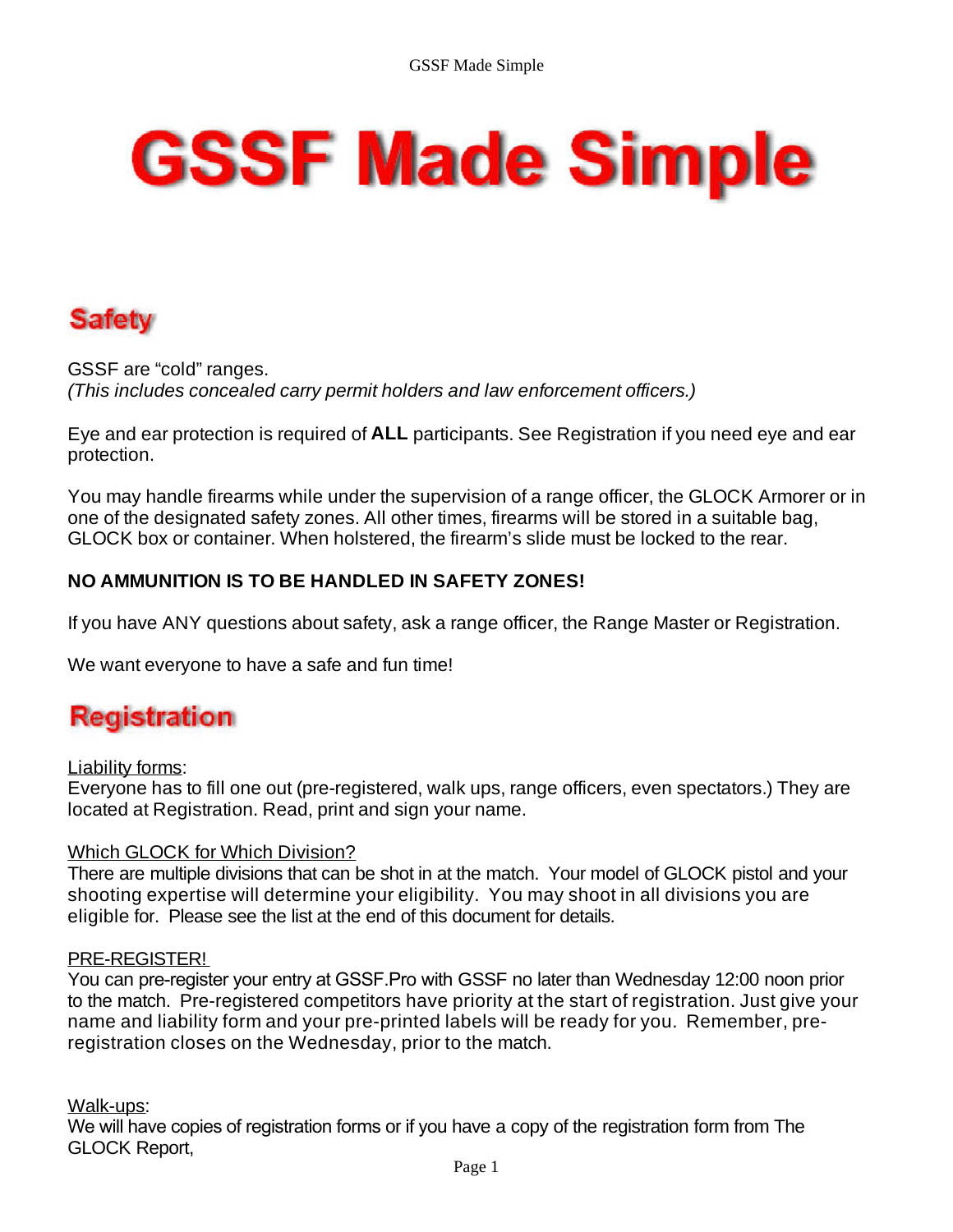print and fill out your registration form prior to the match. Sign a liability form and bring the form with you to the Registration desk.

## **Note:**

GSSF gives you the option to shoot Saturday, Sunday or both days as you choose. You may be able to complete the match in as little as 2 hours, but plan on being at the range all day.

Other paperwork:

In addition to registration forms, Team registration forms are available at the registration desk.

Scoring Issues:

If you have any scoring issues please report them to Registration.

## At the match...

If you are new to GSSF you should read a competitor briefing. This publication will be found at registration and online at GSSF.Pro.

## *Hint:*

*Read the CURRENT GSSF RULES found at GSSF.Pro and ask any questions you may have at registration.*

## Sign-in Sheets:

When you are registered visit the stages to sign up on the sign in sheet. Sign in sheets are run like squads. "Up", "on deck" and "in the hole" competitors will be called out followed by 6-8 additional entries of those PRESENT on the stage. This becomes the squad. As competitors complete their entries, names will be called as a new squad is formed with those competitors who are present and highest on the list.

## *Hint:*

*After you register, sign your name on the sign in sheets as soon as possible. Pick a stage with the least number of people. Listen for your name and position.* 

## Be Ready:

Have your equipment ready, magazines loaded, and have an understanding of the stage procedure before you are called in the "up" and "on deck" positions.

## *Hint:*

*Help paste and reset steel until you are called "in the hole."* 

*When you are called "in the hole," make sure your magazines are loaded and you understand the course of fire.* 

*When you are called "on deck," prepare yourself to shoot the stage.* 

*When you are called "up," move to the firing line with your equipment. You may set up your equipment at the position, but do not handle firearms until you are instructed to do so by the range officer.*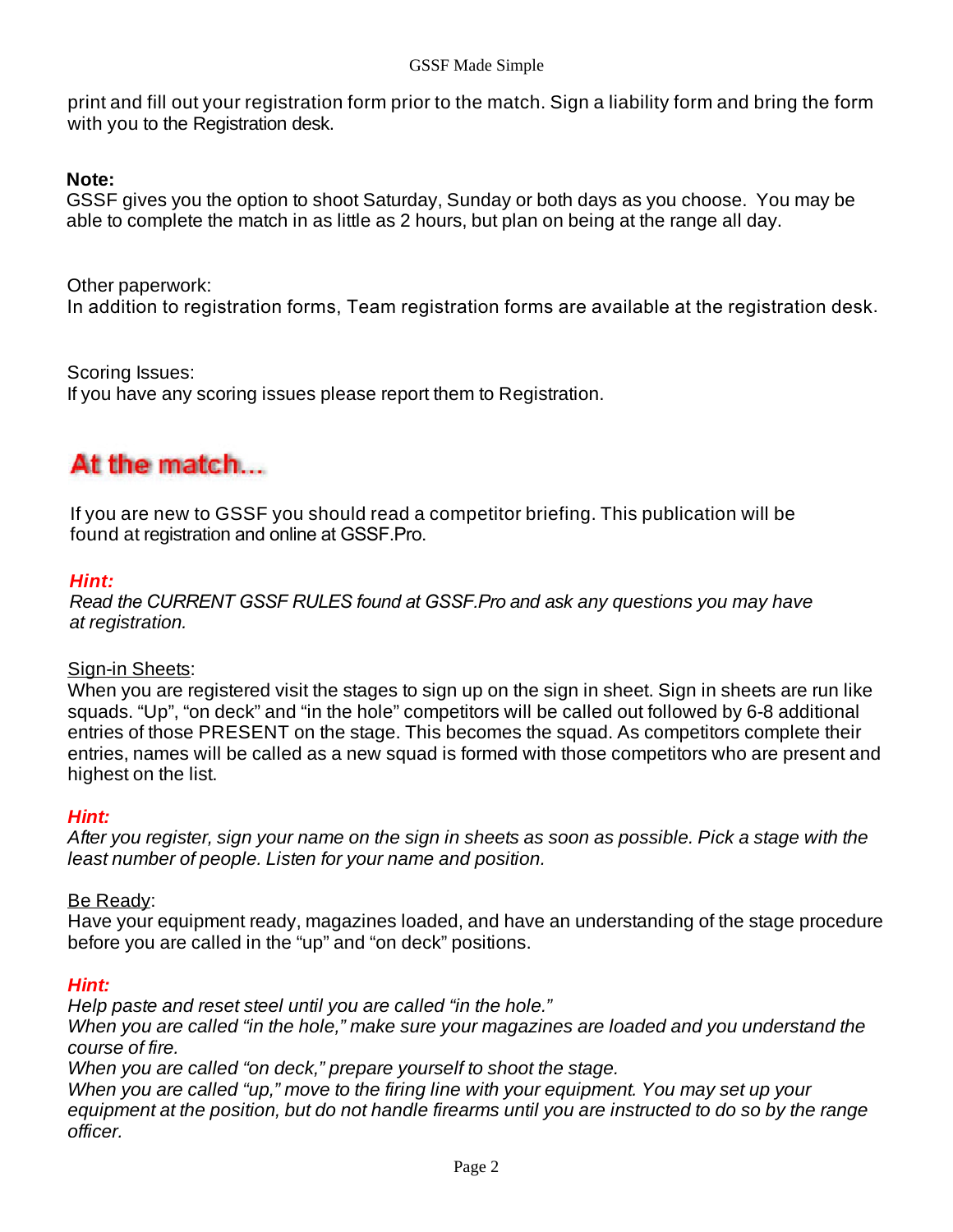Help Out:

Pasting and resetting steel while you are waiting to be called as the "up" or "on deck" shooter will help keep the stage running as quickly as possible. Make sure targets have been scored before you tape or reset steel.

Completing your entry:

Double check your scores to make sure they have been entered correctly before initialing the score sheet . You will be given a copy of your score sheets.

## When you are finished...

Congratulations!

You do not need to report to Registration after you have finished the match unless there is an error or problem you need to clarify.

Electronic Scoring Keep your copies of your score sheets to verify your scores on GSSF.Pro.

Scoring Errors

If you feel there has been an error, call, fax, or email us at  $qssf@qlock.us$ . We will locate your score sheets and correct any errors.

## **Results**

Try to be patient. In most cases, preliminary results are posted Sunday evening after the match. Please do not call GSSF to ask when results will be posted. GSSF is dedicated to getting accurate results out as fast as possible. Be sure to check your scores within that first week and report any errors to GSSF by email, by fax, or call us. Corrections will be posted to GSSF.Pro before the final results are posted and prizes mailed.

Final Results:

Final results with prize distribution is usually posted 1-2 weeks after the match. This allows time for any corrections to be made and results processed. Scoring corrections will not be made after finals have been posted.

Prizes: Prizes are mailed after final results are posted.

GSSF Phone (770) 432-1202 or 770-437-4718 Fax (770) 437-4719